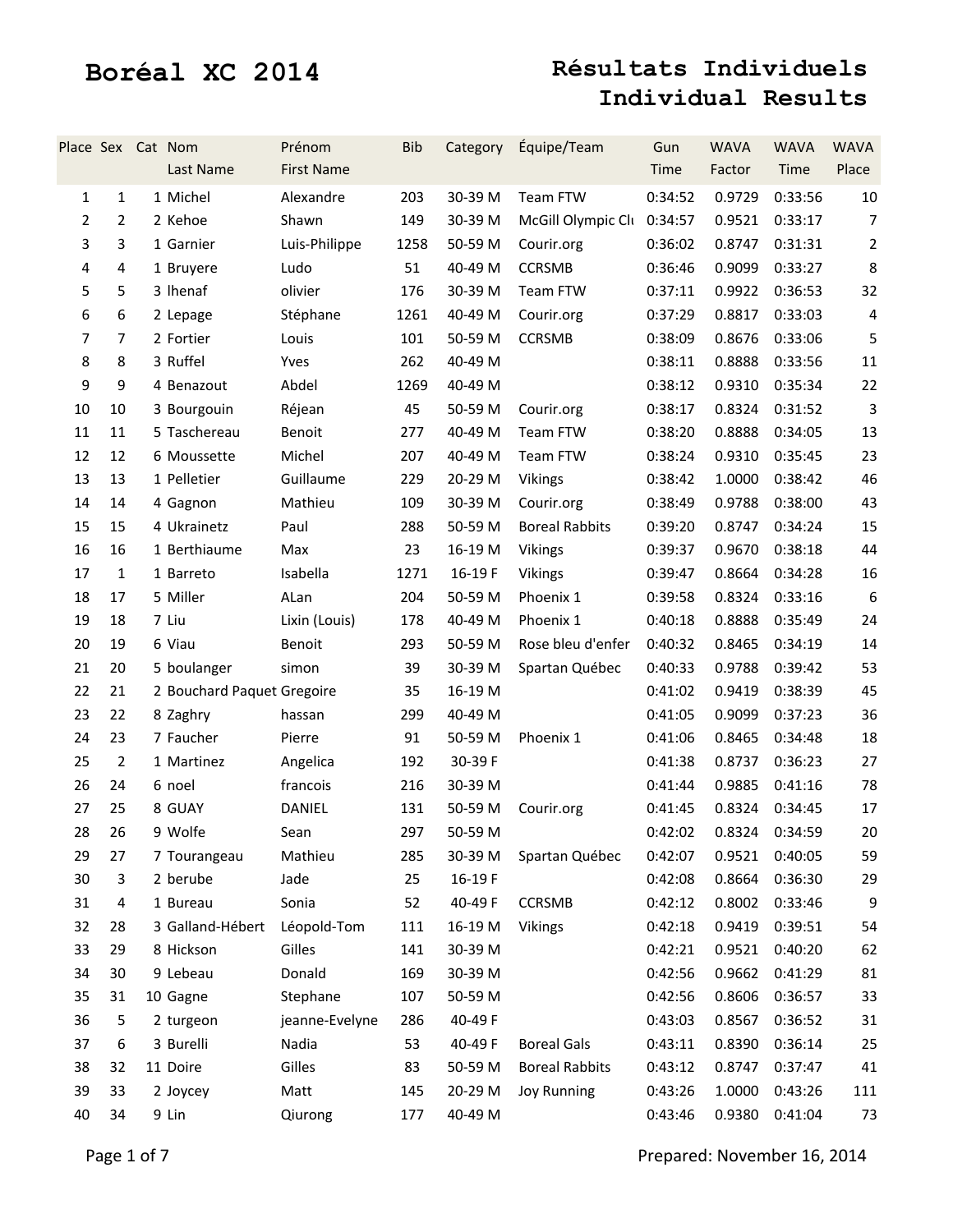| Place Sex Cat Nom |                | Last Name       | Prénom<br><b>First Name</b> | <b>Bib</b> | Category | Équipe/Team               | Gun<br>Time | <b>WAVA</b><br>Factor | <b>WAVA</b><br>Time | <b>WAVA</b><br>Place |
|-------------------|----------------|-----------------|-----------------------------|------------|----------|---------------------------|-------------|-----------------------|---------------------|----------------------|
| 41                | 35             | 12 Delisle      | Michael                     | 202        | 50-59 M  |                           | 0:43:48     | 0.8395                | 0:36:47             | 30                   |
| 42                | 36             | 10 Pichette     | François                    | 233        | 40-49 M  | <b>Boreal Pirates</b>     | 0:43:52     | 0.9240                | 0:40:32             | 66                   |
| 43                | 37             | 3 Denicourt     | Gaspard                     | 78         | 20-29 M  | The best team             | 0:43:59     | 1.0000                | 0:43:59             | 119                  |
| 44                | 38             | 11 hebert       | dominic                     | 137        | 40-49 M  |                           | 0:44:21     | 0.9451                | 0:41:55             | 87                   |
| 45                | 39             | 4 Benjelloun    | Soufiane                    | 21         | 16-19 M  | <b>Vikings</b>            | 0:44:22     | 0.9550                | 0:42:22             | 93                   |
| 46                | $\overline{7}$ | 1 Marcoux       | Judith                      | 187        | 20-29 F  | Spartan Québec            | 0:44:22     | 0.8852                | 0:39:16             | 49                   |
| 47                | 40             | 1 Cadotte       | Gilles                      | 54         | 60-69 M  | <b>CCRSMB</b>             | 0:44:36     | 0.7832                | 0:34:56             | 19                   |
| 48                | 41             | 12 Vasconcellos | Marcos                      | 291        | 40-49 M  |                           | 0:44:52     | 0.9310                | 0:41:46             | 85                   |
| 49                | 42             | 10 Muzard       | Camilo                      | 209        | 30-39 M  | Dream Big Run Fa: 0:45:01 |             | 0.9521                | 0:42:52             | 98                   |
| 50                | 43             | 13 Lapalme      | Sylvain                     | 164        | 50-59 M  | Les Riverains             | 0:45:04     | 0.8676                | 0:39:06             | 48                   |
| 51                | 44             | 5 Chapdelaine   | Émile                       | 61         | 16-19 M  | Vikings                   | 0:45:05     | 0.9790                | 0:44:08             | 121                  |
| 52                | 45             | 11 belgrave     | gerard                      | 19         | 30-39 M  |                           | 0:45:09     | 0.9662                | 0:43:37             | 114                  |
| 53                | 46             | 13 postmus      | peter                       | 239        | 40-49 M  |                           | 0:45:09     | 0.9099                | 0:41:04             | 75                   |
| 54                | 47             | 12 Sirois       | Alexandre                   | 268        | 30-39 M  |                           | 0:45:11     | 0.9592                | 0:43:20             | 109                  |
| 55                | 48             | 4 beaulieu      | remi                        | 16         | 20-29 M  |                           | 0:45:14     | 0.9991                | 0:45:11             | 137                  |
| 56                | 49             | 14 bottjer      | jeff                        | 33         | 40-49 M  | funky chicken             | 0:45:15     | 0.8817                | 0:39:53             | 55                   |
| 57                | 50             | 15 Paquet       | Sylvain                     | 223        | 40-49 M  |                           | 0:45:16     | 0.9028                | 0:40:52             | 70                   |
| 58                | 8              | 4 boily         | vivian                      | 31         | 40-49 F  |                           | 0:45:20     | 0.8172                | 0:37:03             | 34                   |
| 59                | 51             | 13 Lorrain      | Félix-Antoine               | 179        | 30-39 M  |                           | 0:45:29     | 0.9922                | 0:45:08             | 136                  |
| 60                | 52             | 5 Girard        | Émile                       | 120        | 20-29 M  | Girard-Hebert             | 0:45:29     | 0.9893                | 0:45:00             | 135                  |
| 61                | 9              | 2 Lacharité     | Anne-Marie                  | 157        | 30-39 F  |                           | 0:45:42     | 0.8830                | 0:40:22             | 63                   |
| 62                | 53             | 16 Majewski     | Jacek                       | 186        | 40-49 M  |                           | 0:45:53     | 0.9028                | 0:41:25             | 80                   |
| 63                | 54             | 14 Pilon        | Louis                       | 1264       | 50-59 M  |                           | 0:46:01     | 0.8747                | 0:40:15             | 61                   |
| 64                | 10             | 5 Laroche       | Elise                       | 165        | 40-49 F  | Spartan Québec            | 0:46:02     | 0.8090                | 0:37:15             | 35                   |
| 65                | 55             | 2 Glasspoole    | <b>Bruce</b>                | 123        | 60-69 M  | Phoenix 1                 | 0:46:11     | 0.7902                | 0:36:29             | 28                   |
| 66                | 11             | 1 Huot          | Marilyn                     | 142        | 60-69 F  | <b>Boreal Rabbits</b>     | 0:46:16     | 0.6753                | 0:31:14             | 1                    |
| 67                | 12             | 6 Bédard        | Emmanuelle                  | 17         | 40-49 F  |                           | 0:46:19     | 0.8513                | 0:39:25             | 51                   |
| 68                | 56             | 14 Parent       | Bernard                     | 226        |          | 30-39 M Spartan Québec    | 0:46:21     |                       | 0.9592 0:44:28      | 127                  |
| 69                | 57             | 17 Kerr         | Matthew                     | 150        | 40-49 M  |                           | 0:46:28     | 0.9310                | 0:43:15             | 107                  |
| 70                | 58             | 18 Easton       | Gary                        | 90         | 40-49 M  | Footmed                   | 0:46:39     | 0.9028                | 0:42:07             | 90                   |
| 71                | 59             | 15 Gombos       | Alex                        | 1259       | 30-39 M  | <b>Boreal Raptors</b>     | 0:46:55     | 0.9729                | 0:45:39             | 145                  |
| 72                | 60             | 19 Collins      | Pierre                      | 67         | 40-49 M  |                           | 0:47:02     | 0.8817                | 0:41:29             | 82                   |
| 73                | 61             | 3 Bellon        | Aldo                        | 20         | 60-69 M  | <b>Boreal Rabbits</b>     | 0:47:10     | 0.7691                | 0:36:16             | 26                   |
| 74                | 62             | 20 Chauvin      | Frédéric                    | 64         | 40-49 M  | <b>Vikings</b>            | 0:47:22     | 0.8817                | 0:41:46             | 84                   |
| 75                | 63             | 21 Zouaoui      | Nabil                       | 300        | 40-49 M  |                           | 0:47:30     | 0.8888                | 0:42:13             | 91                   |
| 76                | 64             | 22 Levesque     | Stephane                    | 175        | 40-49 M  |                           | 0:47:31     | 0.9099                | 0:43:14             | 106                  |
| 77                | 65             | 23 St-Cyr       | Stephane                    | 271        | 40-49 M  |                           | 0:47:32     | 0.9310                | 0:44:15             | 125                  |
| 78                | 66             | 6 Ostiguy       | Francois                    | 219        | 20-29 M  | Spartan Québec            | 0:47:35     | 0.9999                | 0:47:35             | 175                  |
| 79                | 67             | 15 Joycey       | Philip                      | 146        | 50-59 M  | <b>Joy Running</b>        | 0:47:40     | 0.8395                | 0:40:01             | 58                   |
| 80                | 68             | 16 Nicho        | Luis                        | 215        | 30-39 M  |                           | 0:47:41     | 0.9840                | 0:46:55             | 168                  |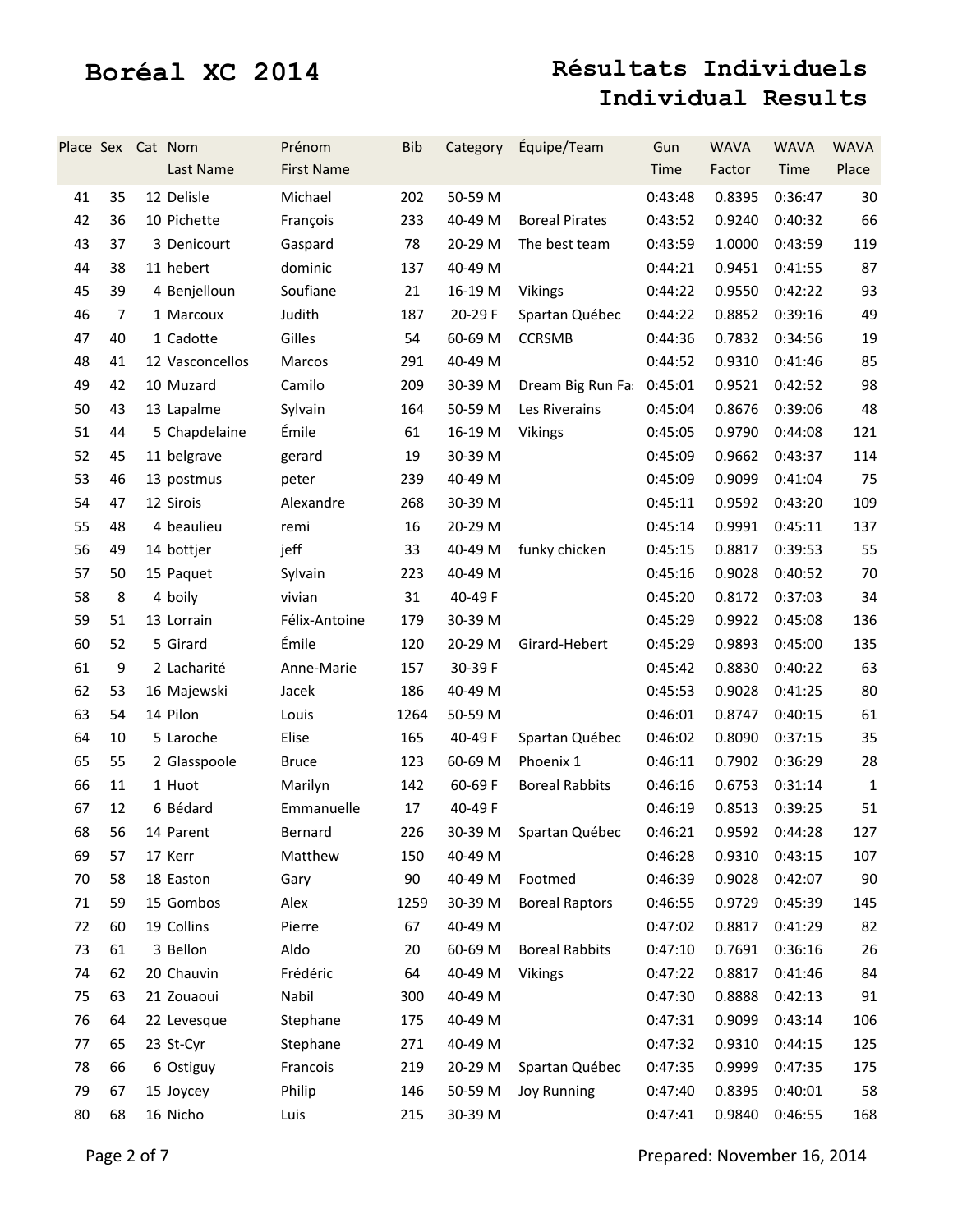| Place Sex Cat Nom |    | Last Name                 | Prénom<br><b>First Name</b> | <b>Bib</b> | Category | Équipe/Team               | Gun<br>Time | <b>WAVA</b><br>Factor        | <b>WAVA</b><br>Time | <b>WAVA</b><br>Place |
|-------------------|----|---------------------------|-----------------------------|------------|----------|---------------------------|-------------|------------------------------|---------------------|----------------------|
| 81                | 69 | 1 boulanger               | alexis                      | 37         | $0-16$ M | Spartan Québec            | 0:47:43     | 0.7886                       | 0:37:38             | 38                   |
| 82                | 13 | 7 Auger                   | Isabelle                    | 9          | 40-49 F  | Courir.org                | 0:47:55     | 0.8454                       | 0:40:31             | 65                   |
| 83                | 70 | 16 Courville              | Bernard                     | 71         | 50-59 M  | <b>Boreal Pirates</b>     | 0:47:57     | 0.8465                       | 0:40:35             | 68                   |
| 84                | 71 | 24 Lamoureux              | Jean-Sébastien              | 162        | 40-49 M  |                           | 0:48:00     | 0.9451                       | 0:45:22             | 142                  |
| 85                | 72 | 17 Nadeau                 | Yves                        | 211        | 50-59 M  |                           | 0:48:02     | 0.8324                       | 0:39:59             | 57                   |
| 86                | 73 | 18 Hebert                 | Sylvain                     | 138        | 50-59 M  |                           | 0:48:06     | 0.8676                       | 0:41:44             | 83                   |
| 87                | 74 | 19 Carrier                | David                       | 56         | 50-59 M  | <b>Boreal Pirates</b>     | 0:48:16     | 0.8676                       | 0:41:52             | 86                   |
| 88                | 75 | 25 Lafleur                | Pierre                      | 159        | 40-49 M  |                           | 0:48:24     | 0.8888                       | 0:43:01             | 103                  |
| 89                | 76 | 17 Biron                  | Francis                     | 29         | 30-39 M  |                           | 0:48:25     | 0.9840                       | 0:47:38             | 176                  |
| 90                | 77 | 1 Ducharme                | Jean-Guy                    | 85         | 70-79 M  | Les Riverains             | 0:48:25     | 0.7031                       | 0:34:02             | 12                   |
| 91                | 78 | 26 LeMoyne                | Marc                        | 173        | 40-49 M  |                           | 0:48:42     | 0.8958                       | 0:43:38             | 115                  |
| 92                | 79 | 27 Fortier                | Francois                    | 100        | 40-49 M  |                           | 0:48:42     | 0.9310                       | 0:45:21             | 141                  |
| 93                | 80 | 20 Perras                 | Michael                     | 230        | 50-59 M  |                           | 0:48:45     | 0.8465                       | 0:41:16             | 79                   |
| 94                | 81 | 18 Plante                 | Richard                     | 235        | 30-39 M  |                           | 0:49:07     | 0.9662                       | 0:47:27             | 173                  |
| 95                | 82 | 7 bouchard paquet antoine |                             | 34         | 20-29 M  |                           | 0:49:07     | 0.9961                       | 0:48:56             | 199                  |
| 96                | 83 | 28 Price                  | <b>Brian</b>                | 240        | 40-49 M  | Dream Big Run Fa: 0:49:12 |             | 0.9099                       | 0:44:46             | 133                  |
| 97                | 84 | 19 Langdeau McGee Dominic |                             | 163        | 30-39 M  |                           | 0:49:15     | 0.9952                       | 0:49:01             | 200                  |
| 98                | 85 | 21 Gagné                  | Réjean                      | 222        | 50-59 M  | <b>CCRSMB</b>             | 0:49:16     | 0.8676                       | 0:42:45             | 97                   |
| 99                | 86 | 20 Dion                   | Patrick                     | 82         | 30-39 M  | Spartan Québec            | 0:49:19     | 0.9662                       | 0:47:39             | 177                  |
| 100               | 14 | 8 Gambu                   | Isabelle                    | 112        | 40-49 F  |                           | 0:49:25     | 0.8322                       | 0:41:07             | 77                   |
| 101               | 87 | 22 Girard                 | Pierre                      | 121        | 50-59 M  | Girard-Hebert             | 0:49:29     | 0.8676                       | 0:42:56             | 100                  |
| 102               | 88 | 29 Queroy                 | Hervé                       | 249        | 40-49 M  |                           | 0:49:42     | 0.8888                       | 0:44:10             | 123                  |
| 103               | 15 | 1 Prendergast             | Annie                       | 1265       | 50-59 F  |                           | 0:49:46     | 0.7621                       | 0:37:56             | 42                   |
| 104               | 16 | 9 Foley                   | Sheila                      | 97         | 40-49 F  | <b>Boreal Gals</b>        | 0:49:50     | 0.7911                       | 0:39:25             | 50                   |
| 105               | 17 | 3 Allard                  | Isabelle                    | 4          | 30-39 F  | Rose bleu d'enfer         | 0:49:50     | 0.8616                       | 0:42:57             | 101                  |
| 106               | 18 | 10 Papillon               | Mélanie                     | 221        | 40-49 F  |                           | 0:49:52     | 0.8513                       | 0:42:27             | 95                   |
| 107               | 19 | 4 Poirier                 | Anne Marie                  | 236        | 30-39 F  |                           | 0:49:59     | 0.8701                       | 0:43:29             | 112                  |
| 108               | 89 | 23 Ludlow                 | Bill                        | 181        |          | 50-59 M Phoenix 1         |             | $0:50:11$ $0.8184$ $0:41:04$ |                     | 74                   |
| 109               | 90 | 30 Desmarais              | Luc                         | 79         | 40-49 M  | Spartan Québec            | 0:50:12     | 0.9169                       | 0:46:01             | 154                  |
| 110               | 91 | 2 Majewski                | Darius                      | 185        | $0-16$ M |                           | 0:50:16     | 0.9091                       | 0:45:41             | 148                  |
| 111               | 92 | 24 Robitaille             | Jean                        | 258        | 50-59 M  |                           | 0:50:16     | 0.8676                       | 0:43:37             | 113                  |
| 112               | 20 | 1 boulanger               | noemie                      | 38         | $0-16F$  | Spartan Québec            | 0:50:17     | 0.7866                       | 0:39:33             | 52                   |
| 113               | 21 | 11 Bibby                  | Marilyn                     | 27         | 40-49 F  |                           | 0:50:18     | 0.8172                       | 0:41:06             | 76                   |
| 114               | 93 | 31 Brown                  | Kyle                        | 50         | 40-49 M  |                           | 0:50:20     | 0.8817                       | 0:44:23             | 126                  |
| 115               | 94 | 21 GAUTHIER               | <b>STEPHANE</b>             | 115        | 30-39 M  |                           | 0:50:21     | 0.9662                       | 0:48:39             | 192                  |
| 116               | 95 | 25 Grondin                | Jean                        | 130        | 50-59 M  | <b>Boreal Pirates</b>     | 0:50:27     | 0.8113                       | 0:40:56             | 71                   |
| 117               | 96 | 26 Harris                 | Donald                      | 134        | 50-59 M  |                           | 0:50:33     | 0.8395                       | 0:42:26             | 94                   |
| 118               | 97 | 27 Boissonnault-Frai Yves |                             | 32         | 50-59 M  |                           | 0:50:35     | 0.8676                       | 0:43:53             | 117                  |
| 119               | 98 | 32 alessandria            | frédérick                   | 3          | 40-49 M  |                           | 0:50:39     | 0.9380                       | 0:47:31             | 174                  |
| 120               | 99 | 33 Laurent                | Eric                        | 166        | 40-49 M  |                           | 0:50:41     | 0.8817                       | 0:44:41             | 132                  |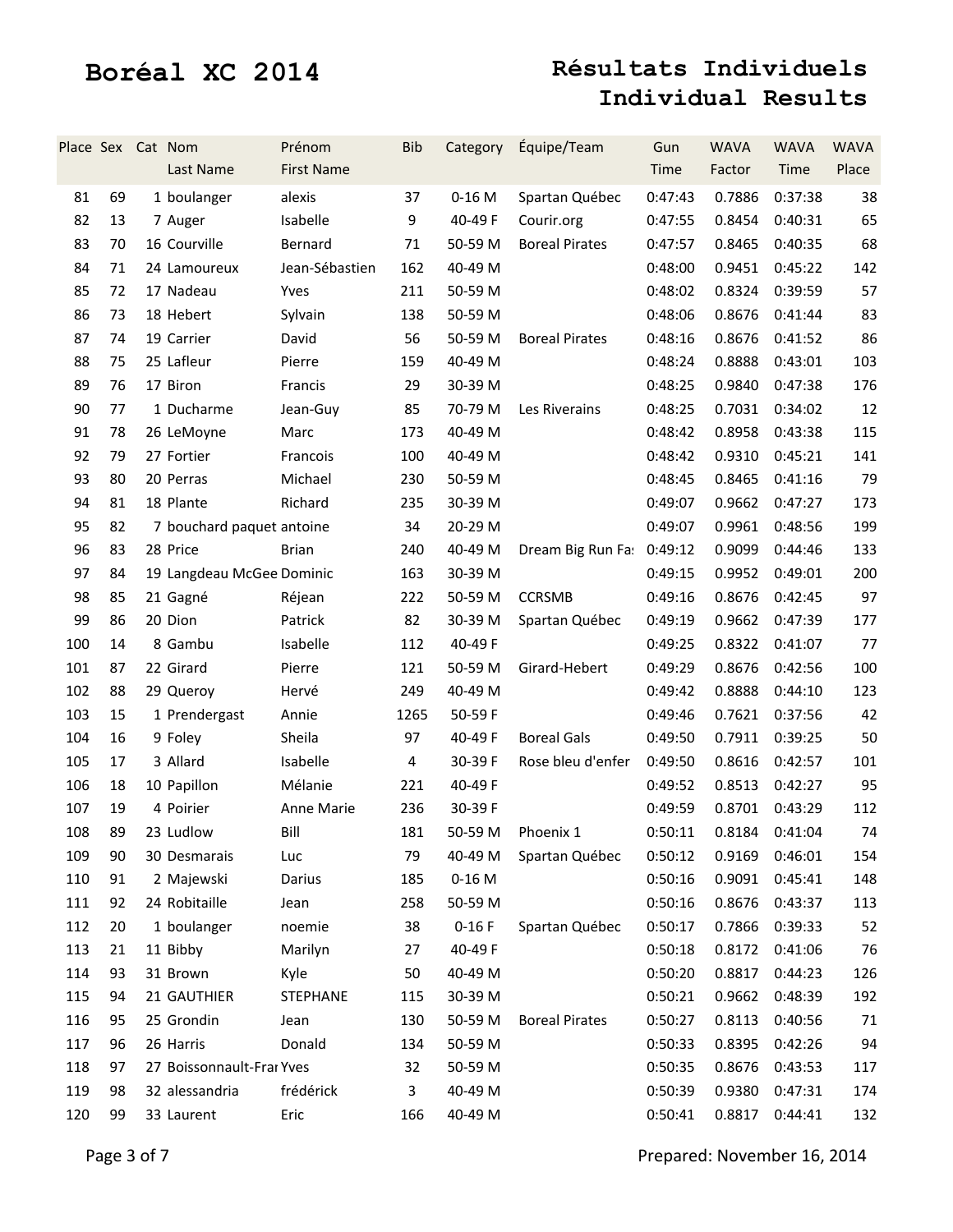|         |     | Place Sex Cat Nom | Last Name                 | Prénom<br><b>First Name</b> | <b>Bib</b> | Category | Équipe/Team                                      | Gun<br>Time | <b>WAVA</b><br>Factor | <b>WAVA</b><br>Time | <b>WAVA</b><br>Place |
|---------|-----|-------------------|---------------------------|-----------------------------|------------|----------|--------------------------------------------------|-------------|-----------------------|---------------------|----------------------|
| 121     | 22  |                   | 2 Boies                   | Denise                      | 30         | 50-59F   | Les Riverains                                    | 0:50:43     | 0.7428                | 0:37:41             | 40                   |
| 122     | 100 |                   | 28 Gagnon                 | Claude                      | 108        | 50-59 M  |                                                  | 0:50:57     | 0.8747                | 0:44:34             | 129                  |
| 123     | 23  |                   | 2 Strauss                 | Judith                      | 275        | 20-29 F  |                                                  | 0:51:10     | 0.8852                | 0:45:17             | 139                  |
| 124     | 101 |                   | 34 Camire                 | Guy                         | 55         | 40-49 M  |                                                  | 0:51:14     | 0.9099                | 0:46:37             | 161                  |
| 125     | 102 |                   | 29 Foroglou               | Christopher                 | 99         | 50-59 M  | Phoenix 1                                        | 0:51:14     | 0.8324                | 0:42:39             | 96                   |
| 126     | 103 |                   | 4 gauthier                | jacques                     | 114        | 60-69 M  |                                                  | 0:51:20     | 0.7902                | 0:40:34             | 67                   |
| 127     | 24  |                   | 12 Poirier                | Isabelle                    | 237        | 40-49 F  | Rose bleu d'enfer                                | 0:51:26     | 0.8172                | 0:42:02             | 89                   |
| 128     | 25  |                   | 2 Voghel                  | Louise                      | 294        | 60-69 F  | Courir.org                                       | 0:51:28     | 0.6849                | 0:35:15             | 21                   |
| 129     | 104 |                   | 5 Moureaux                | Alain                       | 1263       | 60-69 M  | <b>Boreal Rabbits</b>                            | 0:51:28     | 0.7550                | 0:38:52             | 47                   |
| 130     | 26  |                   | 3 Poirier                 | Kate                        | 238        | 20-29 F  | Harlequins                                       | 0:51:35     | 0.8852                | 0:45:40             | 146                  |
| 131     | 105 |                   | 30 Delage                 | Patrice                     | 75         | 50-59 M  | Running on Empty                                 | 0:51:52     | 0.8747                | 0:45:22             | 143                  |
| 132     | 106 |                   | 8 Lemay-Vachereal Etienne |                             | 172        | 20-29 M  |                                                  | 0:51:56     | 0.9999                | 0:51:56             | 224                  |
| 133     | 27  |                   | 13 Letendre               | Johanne                     | 174        | 40-49 F  |                                                  | 0:52:00     | 0.8454                | 0:43:58             | 118                  |
| 134     | 107 |                   | 31 Allore                 | Andre                       | 5          | 50-59 M  | <b>Boreal Raptors</b>                            | 0:52:03     | 0.8465                | 0:44:04             | 120                  |
| 135     | 108 |                   | 22 Roberge                | Marc-Olivier                | 257        | 30-39 M  |                                                  | 0:52:12     | 0.9840                | 0:51:22             | 219                  |
| 136     | 28  |                   | 4 Lortie                  | Laurence F                  | 180        | 20-29 F  | PC Team                                          | 0:52:13     | 0.8852                | 0:46:13             | 157                  |
| 137     | 109 |                   | 23 Cordeau                | Louis                       | 70         | 30-39 M  |                                                  | 0:52:13     | 0.9788                | 0:51:06             | 216                  |
| 138     | 110 |                   | 24 Laframboise            | Nicholai                    | 160        | 30-39 M  | Harlequins                                       | 0:52:15     | 0.9952                | 0:52:00             | 225                  |
| 139     | 111 |                   | 35 Legrand                | Herve                       | 171        | 40-49 M  | Rose bleu d'enfer                                | 0:52:18     | 0.8817                | 0:46:07             | 156                  |
| 140     | 29  |                   | 14 Daudelin               | Martine                     | 1267       | 40-49 F  |                                                  | 0:52:18     | 0.8454                | 0:44:13             | 124                  |
| 141     | 30  |                   | 5 Baril                   | Christine                   | 12         | 20-29 F  | <b>Vikings</b>                                   | 0:52:28     | 0.8852                | 0:46:26             | 159                  |
| 142     | 31  |                   | 5 Mazur                   | Olga                        | 195        | 30-39 F  |                                                  | 0:52:29     | 0.8767                | 0:46:00             | 153                  |
| 143     | 112 |                   | 36 Masse                  | Sylvain                     | 194        | 40-49 M  | Spartan Québec                                   | 0:52:39     | 0.8958                | 0:47:10             | 170                  |
| 144     | 113 |                   | 37 Fleurant               | Éric                        | 94         | 40-49 M  | <b>Benoit Lavigne</b>                            | 0:52:44     | 0.9380                | 0:49:28             | 203                  |
| 145     | 114 |                   | 25 Géraud                 | Florian                     | 117        | 30-39 M  | <b>Harlequins</b>                                | 0:52:53     | 0.9592                | 0:50:43             | 213                  |
| 146     | 115 |                   | 26 Bessette               | Patrick                     | 26         | 30-39 M  | Spartan Québec                                   | 0:52:54     | 0.9952                | 0:52:39             | 229                  |
| 147 116 |     |                   | 32 Martel                 | Pierre                      | 189        | 50-59 M  |                                                  | 0:52:58     | 0.8465                | 0:44:50             | 134                  |
| 148 117 |     |                   | 38 Thienot                | Stephane                    | 281        |          | 40-49 M Dream Big Run Fa: 0:53:03 0.9240 0:49:01 |             |                       |                     | 201                  |
| 149     | 32  |                   | 15 Mac Allister           | julie                       | 183        | 40-49 F  |                                                  | 0:53:04     | 0.8322                | 0:44:10             | 122                  |
| 150     | 33  |                   | 3 Finestone               | Dvorah                      | 92         | 50-59F   |                                                  | 0:53:06     | 0.7525                | 0:39:57             | 56                   |
| 151 118 |     |                   | 39 Bartolette             | Walter                      | 14         | 40-49 M  | Jabuti                                           | 0:53:19     | 0.9451                | 0:50:24             | 209                  |
| 152 119 |     |                   | 2 Grivakes                | Peter                       | 129        | 70-79 M  | <b>Boreal Rabbits</b>                            | 0:53:29     | 0.7031                | 0:37:36             | 37                   |
| 153     | 34  | 6 Cyr             |                           | Marianne                    | 72         | 30-39 F  |                                                  | 0:53:35     | 0.8814                | 0:47:13             | 171                  |
| 154     | 35  |                   | 16 Gervais                | Annie                       | 1254       | 40-49 F  | <b>Boreal Gals</b>                               | 0:53:36     | 0.8454                | 0:45:19             | 140                  |
| 155     | 120 | 40 Guo            |                           | Weiming                     | 132        | 40-49 M  |                                                  | 0:53:37     | 0.8958                | 0:48:02             | 182                  |
| 156     | 36  |                   | 17 gareau                 | anne-marie                  | 113        | 40-49 F  | Rose bleu d'enfer                                | 0:53:38     | 0.8090                | 0:43:23             | 110                  |
| 157     | 37  |                   | 7 Sleep                   | Melanie                     | 269        | 30-39 F  | St. T. Swifts                                    | 0:53:43     | 0.8701                | 0:46:44             | 165                  |
| 158     | 121 |                   | 41 Merlin                 | Thomas                      | 1262       | 40-49 M  |                                                  | 0:53:46     | 0.9240                | 0:49:41             | 205                  |
| 159     | 122 |                   | 33 Bernicky               | Denis                       | 22         | 50-59 M  | Harlequins                                       | 0:53:53     | 0.8676                | 0:46:45             | 166                  |
| 160     | 38  |                   | 18 Vermette               | Joanne                      | 292        | 40-49 F  |                                                  | 0:53:53     | 0.8513                | 0:45:52             | 151                  |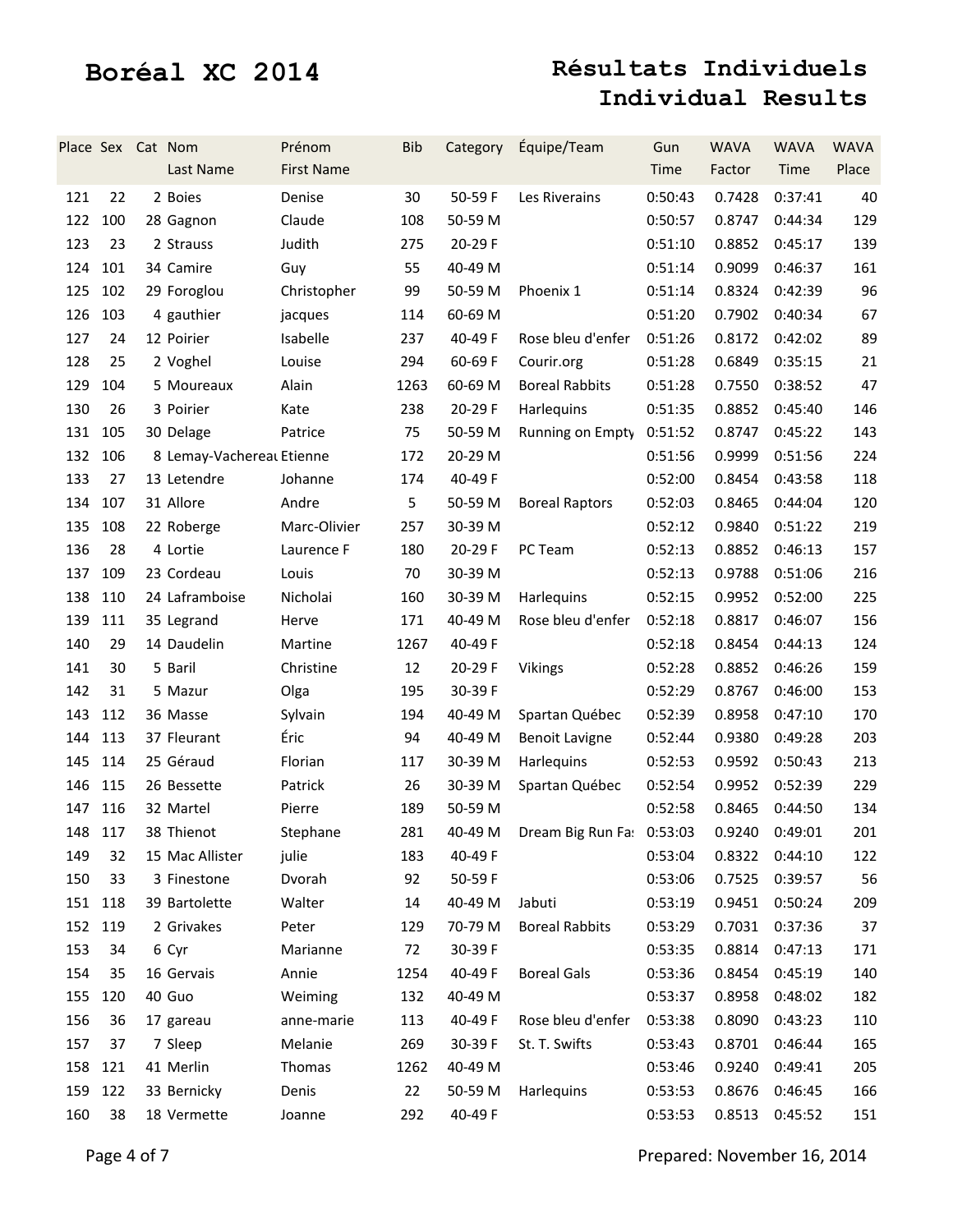| Place Sex Cat Nom |     | Last Name                   | Prénom<br><b>First Name</b> | <b>Bib</b>   | Category | Équipe/Team               | Gun<br>Time | <b>WAVA</b><br>Factor    | <b>WAVA</b><br>Time | <b>WAVA</b><br>Place |
|-------------------|-----|-----------------------------|-----------------------------|--------------|----------|---------------------------|-------------|--------------------------|---------------------|----------------------|
| 161 123           |     | 6 Auger-Labelle             | Jean-Nicolas                | 10           | 16-19 M  |                           | 0:54:06     | 0.9550                   | 0:51:40             | 222                  |
| 162 124           |     | 27 Boutin                   | Pascal                      | 46           | 30-39 M  |                           | 0:54:11     | 0.9788                   | 0:53:02             | 231                  |
| 163               | 125 | 6 Girard                    | Albert                      | 119          | 60-69 M  |                           | 0:54:25     | 0.7761                   | 0:42:14             | 92                   |
| 164               | 39  | 3 Desrochers Laflar Camille |                             | 80           | 16-19 F  | Vikings                   | 0:54:29     | 0.8756                   | 0:47:42             | 178                  |
| 165               | 40  | 19 Nadeau                   | Sylvie                      | 210          | 40-49 F  |                           | 0:54:29     | 0.8567                   | 0:46:40             | 163                  |
| 166               | 126 | 28 Tyers                    | Alexandre                   | 287          | 30-39 M  |                           | 0:54:31     | 0.9975                   | 0:54:23             | 234                  |
| 167               | 127 | 7 St-Onge                   | Benjamin                    | 273          | 16-19 M  |                           | 0:54:36     | 0.9419                   | 0:51:26             | 220                  |
| 168               | 41  | 8 Paquette                  | Julie                       | 224          | 30-39 F  |                           | 0:54:37     | 0.8616                   | 0:47:04             | 169                  |
| 169               | 42  | 6 Phemgrasmy                | Mettana                     | 231          | 20-29 F  | PC Team                   | 0:54:41     | 0.8852                   | 0:48:24             | 186                  |
| 170               | 43  | 20 Martin                   | Michelle                    | 191          | 40-49 F  |                           | 0:54:52     | 0.8249                   | 0:45:16             | 138                  |
| 171               | 44  | 7 Foley                     | Kimberly                    | 96           | 20-29 F  |                           | 0:54:55     | 0.8852                   | 0:48:37             | 190                  |
| 172               | 128 | 34 Le Van Long              | Maurice                     | 168          | 50-59 M  | <b>Boreal Raptors</b>     | 0:54:58     | 0.8113                   | 0:44:35             | 130                  |
| 173               | 45  | 3 Waxman                    | Fern                        | 295          | 60-69 F  | <b>Boreal Gals</b>        | 0:54:58     | 0.6849                   | 0:37:39             | 39                   |
| 174               | 129 | 42 Rioux                    | Stéphane                    | 255          | 40-49 M  |                           | 0:55:01     | 0.9099                   | 0:50:04             | 208                  |
| 175               | 46  | 21 Pietracupa               | Angela                      | 234          | 40-49 F  |                           | 0:55:05     | 0.8090                   | 0:44:34             | 128                  |
| 176               | 47  | 4 Bourgeois                 | Lorraine                    | 42           | 50-59 F  |                           | 0:55:06     | 0.7814                   | 0:43:03             | 104                  |
| 177               | 48  | 22 Proteau                  | Véronique                   | 244          | 40-49 F  |                           | 0:55:08     | 0.8454                   | 0:46:37             | 162                  |
| 178               | 130 | 43 Riano                    | Miguel                      | 253          | 40-49 M  |                           | 0:55:17     | 0.9240                   | 0:51:04             | 214                  |
| 179               | 49  | 5 Gobeil                    | Chantal                     | 125          | 50-59 F  |                           | 0:55:19     | 0.7814                   | 0:43:13             | 105                  |
| 180               | 131 | 35 Nathoo                   | Karim                       | 213          | 50-59 M  | Dream Big Run Fa: 0:55:21 |             | 0.8254                   | 0:45:41             | 147                  |
| 181               | 132 | 44 Quagliariello            | Riccardo                    | 247          | 40-49 M  |                           | 0:55:22     | 0.8817                   | 0:48:49             | 198                  |
| 182               | 50  | 9 Labonté                   | Marie-Claude                | 154          | 30-39 F  | Spartan Québec            | 0:55:25     | 0.8793                   | 0:48:43             | 196                  |
| 183               | 51  | 23 Price                    | Johanna                     | 241          | 40-49 F  | Dream Big Run Fa: 0:55:36 |             | 0.8249                   | 0:45:52             | 149                  |
| 184               | 133 | 29 Wadden                   | Michael                     | 1272         | 30-39 M  | Harlequins                | 0:55:44     | 0.9952                   | 0:55:28             | 245                  |
| 185 134           |     | 7 Lafave                    | Wendell                     | 158          | 60-69 M  |                           | 0:55:56     | 0.7691                   | 0:43:01             | 102                  |
| 186               | 135 | 36 Thompson                 | Randy                       | 282          | 50-59 M  |                           | 0:56:00     | 0.8254                   | 0:46:13             | 158                  |
| 187 136           |     | 37 Barrette                 | Jean                        | 13           | 50-59 M  |                           | 0:56:01     | 0.8676                   | 0:48:36             | 189                  |
| 188               | 52  | 24 Fortin                   | Rachel                      | 103          | 40-49 F  |                           |             | 0:56:10  0.8322  0:46:44 |                     | 164                  |
| 189               | 137 | 38 rosa                     | michel                      | 260          | 50-59 M  |                           | 0:56:14     | 0.8676                   | 0:48:47             | 197                  |
| 190               | 53  | 6 Kiddell                   | Dawn                        | 153          | 50-59 F  |                           | 0:56:18     | 0.7621                   | 0:42:54             | 99                   |
| 191 138           |     | 30 Armorer                  | Adrian                      | 6            | 30-39 M  |                           | 0:56:23     | 0.9922                   | 0:55:57             | 247                  |
| 192               | 139 | 9 Rivet                     | Jean-Francois               | 256          | 20-29 M  | PC Team                   | 0:56:48     | 0.9999                   | 0:56:47             | 251                  |
| 193               | 54  | 7 Durocher Beauln Nicole    |                             | 1257         | 50-59 F  |                           | 0:56:51     | 0.7621                   | 0:43:20             | 108                  |
| 194               | 55  | 10 Tessier                  | Eliane                      | 278          | 30-39 F  |                           | 0:56:54     | 0.8793                   | 0:50:02             | 207                  |
| 195               | 56  | 25 della rocca              | christina                   | 76           | 40-49 F  |                           | 0:56:55     | 0.8454                   | 0:48:07             | 184                  |
| 196               | 57  | 26 Torasso                  | Francesca                   | 284          | 40-49 F  |                           | 0:57:00     | 0.8172                   | 0:46:35             | 160                  |
| 197               | 140 | 39 Abraira                  | Ron                         | $\mathbf{1}$ | 50-59 M  |                           | 0:57:33     | 0.8465                   | 0:48:43             | 195                  |
| 198               | 141 | 31 Paradis                  | Étienne                     | 225          | 30-39 M  |                           | 0:57:34     | 0.9521                   | 0:54:48             | 237                  |
| 199               | 58  | 27 Racine                   | Isabelle                    | 251          | 40-49 F  |                           | 0:57:35     | 0.8322                   | 0:47:56             | 181                  |
| 200               | 142 | 40 Senechal                 | Gerry                       | 264          | 50-59 M  |                           | 0:58:06     | 0.8536                   | 0:49:36             | 204                  |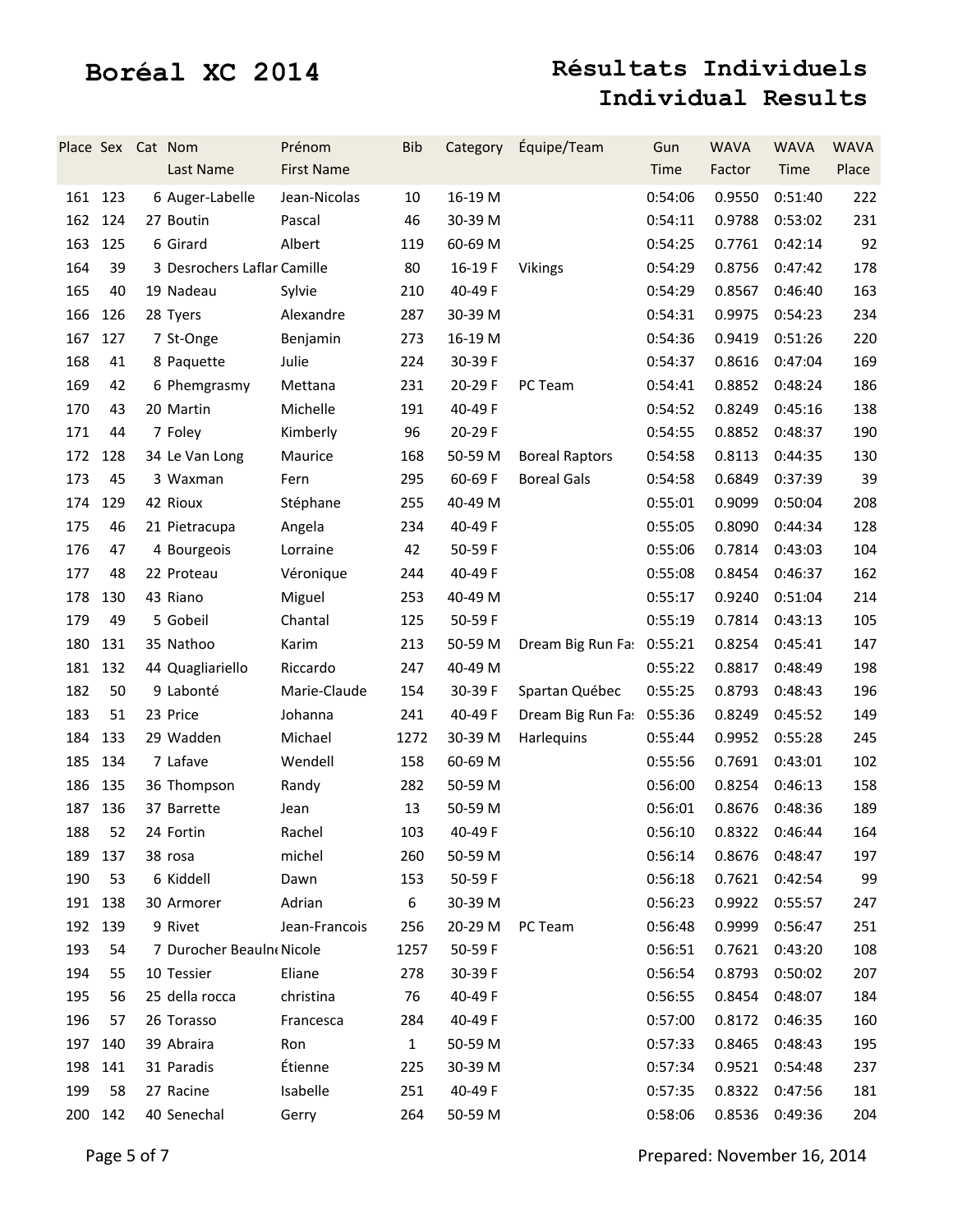| Place Sex Cat Nom |     | Last Name          | Prénom<br><b>First Name</b> | <b>Bib</b> | Category | Équipe/Team               | Gun<br>Time | <b>WAVA</b><br>Factor    | <b>WAVA</b><br>Time | <b>WAVA</b><br>Place |
|-------------------|-----|--------------------|-----------------------------|------------|----------|---------------------------|-------------|--------------------------|---------------------|----------------------|
| 201               | 59  | 8 Duchesne         | Gabrièle                    | 86         | 20-29 F  |                           | 0:58:11     | 0.8852                   | 0:51:30             | 221                  |
| 202               | 60  | 8 Bourassa         | Monique                     | 40         | 50-59 F  | <b>Joy Running</b>        | 0:58:12     | 0.6946                   | 0:40:25             | 64                   |
| 203               | 143 | 41 Calderon        | Pedro                       | 1270       | 50-59 M  |                           | 0:58:16     | 0.8254                   | 0:48:06             | 183                  |
| 204               | 144 | 8 Tana             | Raphael                     | 276        | 60-69 M  |                           | 0:58:18     | 0.7902                   | 0:46:04             | 155                  |
| 205               | 61  | 28 Gagnon          | Myriam                      | 110        | 40-49 F  |                           | 0:58:19     | 0.8322                   | 0:48:32             | 187                  |
| 206               | 62  | 29 McLeod          | Lindsay                     | 199        | 40-49 F  |                           | 0:58:26     | 0.8322                   | 0:48:38             | 191                  |
| 207               | 63  | 30 Lalonde         | Nathalie                    | 161        | 40-49 F  |                           | 0:58:31     | 0.8249                   | 0:48:16             | 185                  |
| 208               | 64  | 11 Rola            | Marta                       | 259        | 30-39 F  |                           | 0:58:36     | 0.8737                   | 0:51:12             | 217                  |
| 209               | 65  | 12 Prugar          | Anna                        | 246        | 30-39 F  |                           | 0:58:36     | 0.8616                   | 0:50:29             | 211                  |
| 210               | 66  | 31 Arseneau        | Renée                       | 8          | 40-49 F  |                           | 0:58:55     | 0.8249                   | 0:48:36             | 188                  |
| 211               | 67  | 13 Del vecchio     | Sophie                      | 74         | 30-39 F  |                           | 0:58:59     | 0.8793                   | 0:51:52             | 223                  |
| 212               | 68  | 14 Nolet           | Sandra                      | 217        | 30-39 F  |                           | 0:59:00     | 0.8661                   | 0:51:06             | 215                  |
| 213               | 69  | 9 Girard           | Sophie                      | 122        | 20-29 F  | Girard-Hebert             | 0:59:09     | 0.8852                   | 0:52:21             | 226                  |
| 214               | 70  | 32 Hébert          | Marie-Anne                  | 139        | 40-49 F  | Girard-Hebert             | 0:59:10     | 0.8090                   | 0:47:52             | 179                  |
| 215               | 71  | 15 Pelchat         | Veronique                   | 228        | 30-39 F  | R we there yet?           | 0:59:12     | 0.8849                   | 0:52:23             | 227                  |
| 216               | 72  | 4 Morin-Lacoste    | Annie                       | 206        | 16-19F   |                           | 0:59:15     | 0.8557                   | 0:50:42             | 212                  |
| 217               | 145 | 45 Bertrand        | Benoit                      | 24         | 40-49 M  |                           | 0:59:20     | 0.8888                   | 0:52:44             | 230                  |
| 218               | 146 | 46 Chambers        | Paul                        | 60         | 40-49 M  | Dream Big Run Fa: 0:59:21 |             | 0.9099                   | 0:54:00             | 233                  |
| 219               | 73  | 4 Glenn            | Helen                       | 124        | 60-69 F  | St. T. Swifts             | 0:59:24     | 0.6753                   | 0:40:07             | 60                   |
| 220               | 147 | 47 Shapiro         | Chris                       | 265        | 40-49 M  |                           | 0:59:28     | 0.8817                   | 0:52:26             | 228                  |
| 221               | 148 | 48 Desrosiers      | Patrick                     | 81         | 40-49 M  |                           | 0:59:31     | 0.9240                   | 0:55:00             | 241                  |
| 222               | 74  | 33 Daoust          | Dominique                   | 73         | 40-49 F  | St. T. Swifts             | 0:59:36     | 0.8172                   | 0:48:42             | 194                  |
| 223               | 75  | 34 Leclerc         | Louise                      | 170        | 40-49 F  | Dream Big Run Fas         | 0:59:50     | 0.8567                   | 0:51:15             | 218                  |
| 224               | 76  | 35 McCulloch       | Maggie                      | 197        | 40-49 F  | St. T. Swifts             | 1:00:09     | 0.8090                   | 0:48:39             | 193                  |
| 225               | 77  | 36 Bourgoin        | Diane                       | 44         | 40-49 F  |                           | 1:00:32     | 0.8172                   | 0:49:28             | 202                  |
| 226               | 149 | 49 Ricard          | Stephane                    | 254        | 40-49 M  |                           | 1:00:43     | 0.9028                   | 0:54:49             | 238                  |
| 227 150           |     | 50 O'Driscoll      | Fionan                      | 218        | 40-49 M  | R we there yet?           | 1:01:04     | 0.9310                   | 0:56:52             | 253                  |
| 228 151           |     | 32 Mengad          | Michael                     | 200        | 30-39 M  |                           |             | 1:01:07  0.9975  1:00:58 |                     | 265                  |
| 229 152           |     | 51 Massarelli      | Mark                        | 193        | 40-49 M  | Running on Empty          | 1:01:14     | 0.8817                   | 0:53:59             | 232                  |
| 230               | 153 | 52 Geller          | Adrian                      | 116        | 40-49 M  | Running on Empty          | 1:01:14     | 0.8888                   | 0:54:26             | 235                  |
| 231               | 78  | 9 Hebert           | Chantal-Lise                | 136        | 50-59 F  |                           | 1:01:21     | 0.7621                   | 0:46:46             | 167                  |
| 232               | 79  | 10 Hay             | Kathleen                    | 135        | 50-59 F  |                           | 1:01:25     | 0.7428                   | 0:45:38             | 144                  |
| 233               | 80  | 37 Arseneau        | Denise                      | 7          | 40-49 F  |                           | 1:01:47     | 0.8090                   | 0:49:59             | 206                  |
| 234               | 154 | 9 Billenko         | Victor                      | 28         | 60-69 M  | <b>Boreal Raptors</b>     | 1:01:59     | 0.7402                   | 0:45:52             | 150                  |
| 235               | 155 | 10 Quartz          | Wayne                       | 248        | 60-69 M  |                           | 1:01:59     | 0.7620                   | 0:47:14             | 172                  |
| 236               | 156 | 53 Fuzessy         | Christopher                 | 106        | 40-49 M  | Running on Empty          | 1:02:41     | 0.9028                   | 0:56:35             | 248                  |
| 237               | 81  | 5 Delsemme         | Nicole                      | 77         | 60-69 F  | Les Riverains             | 1:03:04     | 0.6656                   | 0:41:59             | 88                   |
| 238               | 157 | 33 Fitsodaskalakis | Michael                     | 93         | 30-39 M  |                           | 1:03:21     | 0.9592                   | 1:00:46             | 263                  |
| 239               | 82  | 11 McAlear         | Mary                        | 196        | 50-59 F  |                           | 1:03:31     | 0.7235                   | 0:45:57             | 152                  |
| 240               | 83  | 16 Connors-Lacey   | Andrea                      | 69         | 30-39 F  | R we there yet?           | 1:03:40     | 0.8701                   | 0:55:23             | 244                  |